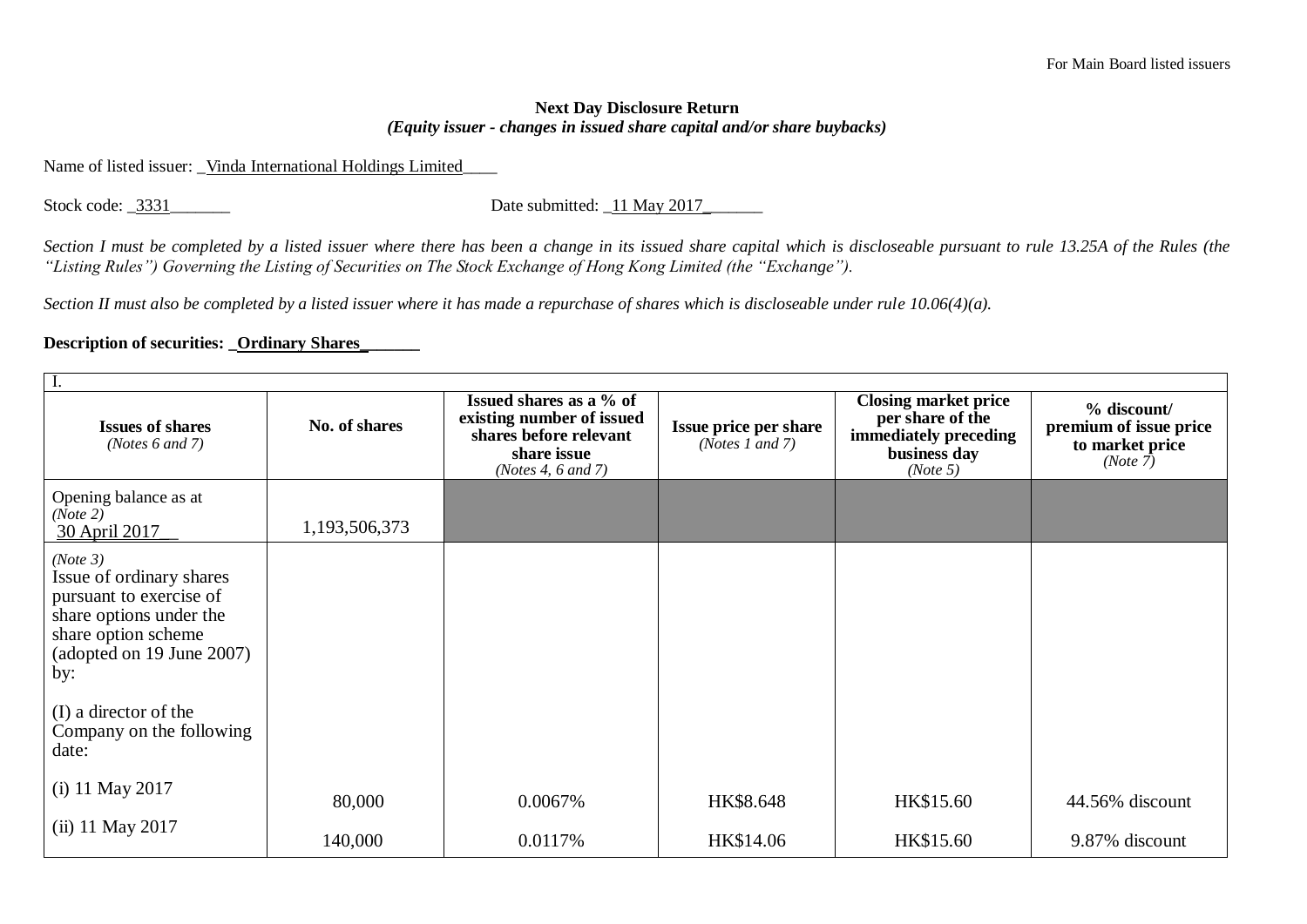For Main Board listed issuers

| (II) other than directors of<br>the Company on the<br>following dates:<br>$(i)$ 2 May 2017<br>$(iii)$ 5 May 2017<br>$(iii)$ 8 May 2017 | 3,000<br>200,000<br>203,000 | 0.0003%<br>0.0168%<br>0.0170% | HK\$14.06<br>HK\$14.06<br>HK\$14.06 | HK\$15.80<br>HK\$15.58<br>HK\$15.38 | $11.01\%$ discount<br>9.76% discount<br>8.58% discount |
|----------------------------------------------------------------------------------------------------------------------------------------|-----------------------------|-------------------------------|-------------------------------------|-------------------------------------|--------------------------------------------------------|
| Share repurchases                                                                                                                      | N/A                         | N/A                           |                                     |                                     |                                                        |
| Closing balance as at<br>(Note 8)<br>11 May 2017                                                                                       | 1, 194, 132, 373            |                               |                                     |                                     |                                                        |

*Notes to Section I:*

- *1. Where shares have been issued at more than one issue price per share, a weighted average issue price per share should be given.*
- *2. Please insert the closing balance date of the last Next Day Disclosure Return published pursuant to rule 13.25A or Monthly Return pursuant to rule 13.25B, whichever is the later.*
- *3. Please set out all changes in issued share capital requiring disclosure pursuant to rule 13.25A together with the relevant dates of issue. Each category will need to be disclosed*  individually with sufficient information to enable the user to identify the relevant category in the listed issuer's Monthly Return. For example, multiple issues of shares as a result of *multiple exercises of share options under the same share option scheme or of multiple conversions under the same convertible note must be aggregated and disclosed as one category. However, if the issues resulted from exercises of share options under 2 share option schemes or conversions of 2 convertible notes, these must be disclosed as 2 separate categories.*
- *4. The percentage change in the number of issued shares of listed issuer is to be calculated by reference to the listed issuer's total number of shares in issue (excluding for such purpose any shares repurchased or redeemed but not yet cancelled) as it was immediately before the earliest relevant event which has not been disclosed in a Monthly Return or Next Day Disclosure Return.*
- *5. Where trading in the shares of the listed issuer has been suspended, "closing market price per share of the immediately preceding business day" should be construed as "closing market price per share of the business day on which the shares were last traded".*
- *6. In the context of a repurchase of shares:*
	- *"issues of shares" should be construed as "repurchases of shares"; and*
	- *"issued shares as a % of existing number of shares before relevant share issue" should be construed as "repurchased shares as a % of existing number of shares before relevant share repurchase".*
- *7. In the context of a redemption of shares:*
	- *"issues of shares" should be construed as "redemptions of shares";*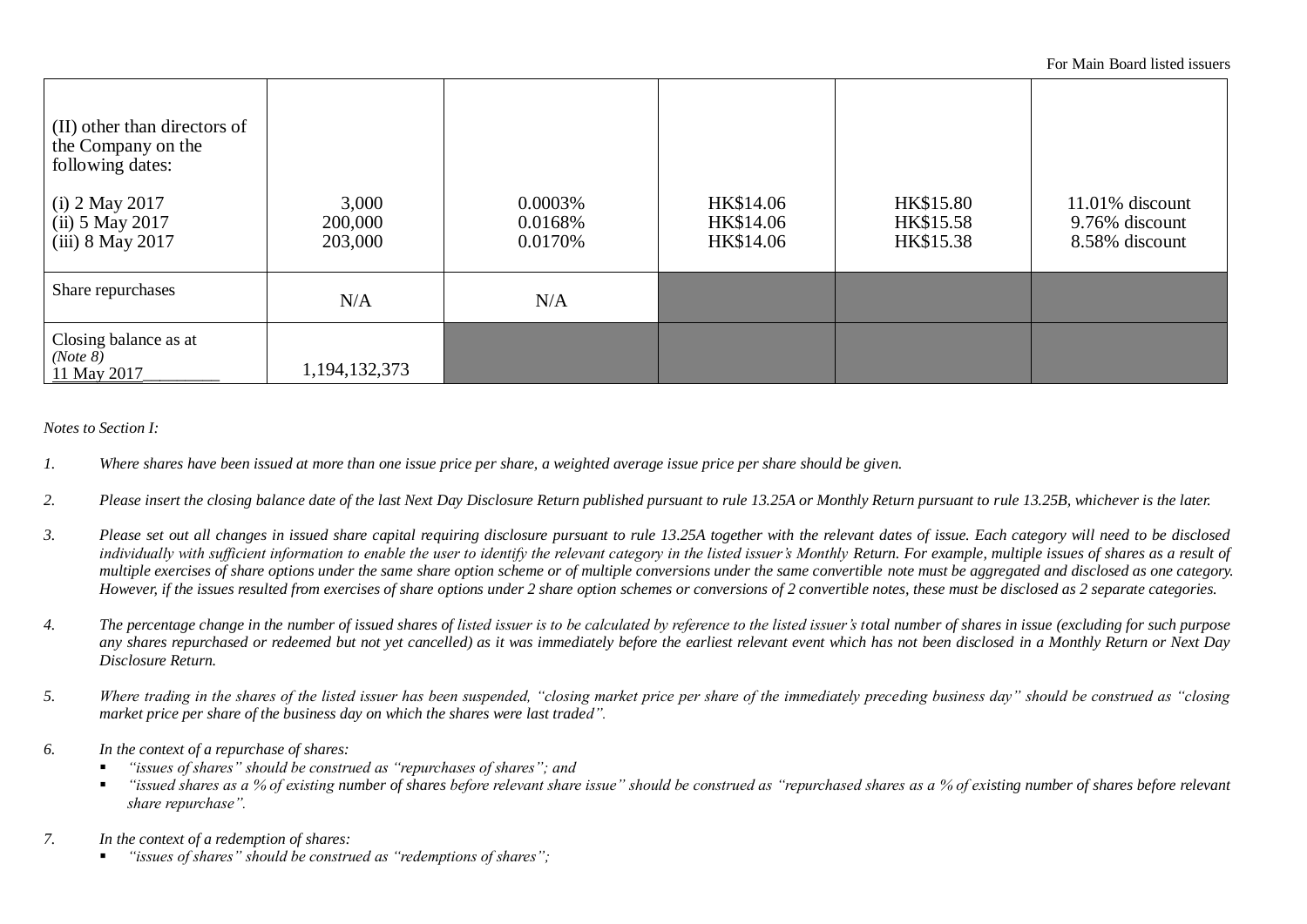- *"issued shares as a % of existing number of shares before relevant share issue" should be construed as "redeemed shares as a % of existing number of shares before <i>relevant share redemption"; and*
- *"issue price per share" should be construed as "redemption price per share".*
- *8. The closing balance date is the date of the last relevant event being disclosed.*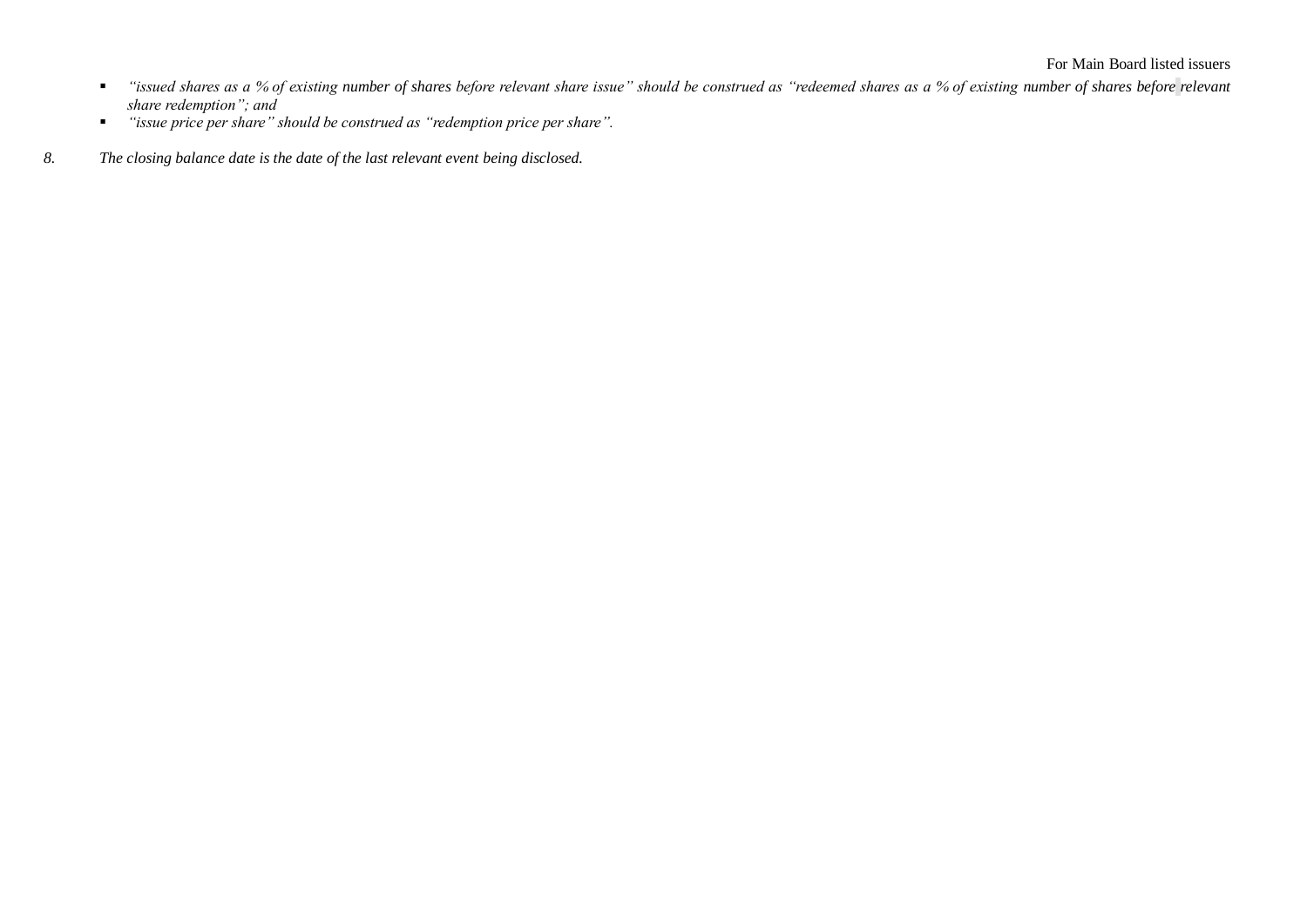| II:                   |                                                                                                        |                              |                                                                                                                                                                           |                      |                                                                                                                                                                                                                                                                                                                                           |  |  |
|-----------------------|--------------------------------------------------------------------------------------------------------|------------------------------|---------------------------------------------------------------------------------------------------------------------------------------------------------------------------|----------------------|-------------------------------------------------------------------------------------------------------------------------------------------------------------------------------------------------------------------------------------------------------------------------------------------------------------------------------------------|--|--|
| Purchase report<br>A. |                                                                                                        |                              |                                                                                                                                                                           |                      |                                                                                                                                                                                                                                                                                                                                           |  |  |
| Trading<br>date       | Number of<br>securities<br>purchased                                                                   | Method of purchase<br>(Note) | Price per share or highest<br>price paid \$                                                                                                                               | Lowest price paid \$ | Total paid \$                                                                                                                                                                                                                                                                                                                             |  |  |
|                       |                                                                                                        |                              |                                                                                                                                                                           |                      |                                                                                                                                                                                                                                                                                                                                           |  |  |
| Total                 |                                                                                                        |                              |                                                                                                                                                                           |                      |                                                                                                                                                                                                                                                                                                                                           |  |  |
| B.                    | Additional information for issuer whose primary listing is on the Exchange                             |                              |                                                                                                                                                                           |                      |                                                                                                                                                                                                                                                                                                                                           |  |  |
| 1.                    | Number of such securities purchased on the Exchange in the year to date (since ordinary<br>resolution) |                              |                                                                                                                                                                           |                      | (a)                                                                                                                                                                                                                                                                                                                                       |  |  |
| 2.                    | date of resolution                                                                                     |                              | % of number of shares in issue at time ordinary resolution passed acquired on the Exchange since                                                                          |                      | $\%$                                                                                                                                                                                                                                                                                                                                      |  |  |
|                       |                                                                                                        | $($ (a) x 100)               |                                                                                                                                                                           |                      |                                                                                                                                                                                                                                                                                                                                           |  |  |
|                       |                                                                                                        | Number of shares in issue    |                                                                                                                                                                           |                      |                                                                                                                                                                                                                                                                                                                                           |  |  |
|                       |                                                                                                        |                              | purchases set out in A above which were made on another stock exchange were made in accordance with the domestic rules applying to purchases made on that other exchange. |                      | We hereby confirm that the repurchases set out in A above which were made on the Exchange were made in accordance with the Listing Rules and that there have been no<br>material changes to the particulars contained in the Explanatory Statement dated _______________ which has been filed with the Exchange. We also confirm that any |  |  |

*Note to Section II: Please state whether on the Exchange, on another stock exchange (stating the name of the exchange), by private arrangement or by general offer.*